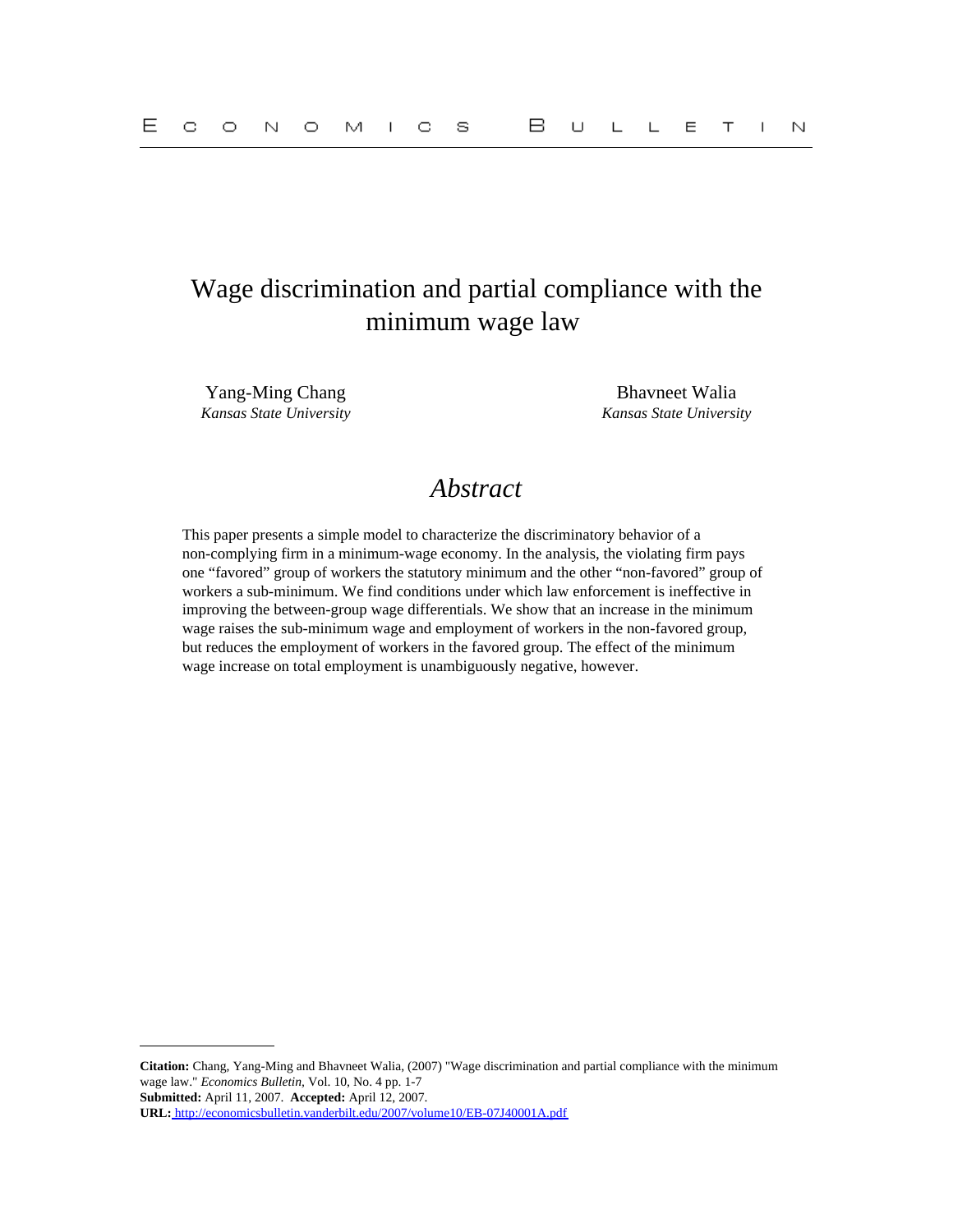## **1. Introduction**

Since the seminal work of Ashenfelter and Smith (1979), considerable attention has been paid to analyzing issues related to compliance with and enforcement of the minimum wage law. Of particular concern is the effect of enforcement intensity on sub-minimum wage and employment level. Interestingly, contrasting results regarding the effect of minimum wage law enforcement have been found in the literature. Given the objective of a minimum wage policy, how important is enforcement in making the policy successful? What is the effect of law enforcement on the employment decisions of the non-complying employers subject to the minimum wage law? Answers to these questions are important considerations in any such policy. The purpose of this paper is to present a simple model for analyzing the employment effect of partial compliance with the minimum wage law. Specifically, we discuss partial compliance that arises from the case in which a firm pays a "favored" group of workers the statutory minimum and the other "non-favored" group of workers a sub-minimum. We wish to examine how minimum wage increases and law enforcement intensity affect the sub-minimum wage and the composition of workers in different demographic groups, as well as the employment of all the workers taken together.

Chang and Ehrlich (1985) develop a model of minimum wage compliance and show that the effectiveness of the law depends crucially on the size of deterring monetary sanctions upon the employment decision of a violating firm. In their analysis, the labor market for minimumwage workers is assumed to be characterized by perfect competition. Yaniv (1988) examines how a firm's decision to comply with the minimum wage law changes with different minimum wages and corresponding degrees of enforcement for the case of monopsony. The author contends that partial enforcement may reduce the gap between minimum wage and subminimum wage in a monopsonistic labor market. Yaniv (2001) examines the "portfolio-choice" of a non-complying employer who pays a minimum wage to one subset of workers and a summinimum wage to another subset of workers. He shows that partial compliance may reduce total employment down to the level equivalent to the negative employment effect of full compliance. Yaniv (2004) further finds that minimum wage laws can only improve the market situation, from the standpoint of labor suppliers, if they have strong enforcement polices to complement them. Otherwise, workers may be better off without a minimum wage law.

Law enforcement is an important component of any government regulation. Past literature shows that, in a situation where a minimum wage law is not properly enforced, the existing market wage rate is positively related to the minimum wage. Basu, Chau, and Kanbur (2005) develop a monopsonistic labor market model to simultaneously determine the minimum wage and degree of enforcement. They find that the sub-minimum wage is endogenously determined given the minimum wage and that a higher minimum wage leads to greater enforcement efforts.

 In one sense, a minimum wage law is a tool used by governments to curb any kind of discrimination in the labor market. Using the notions of monopsony and employer wage discrimination (Robinson, 1969; Becker, 1971) and adding a component of risk, Tobol (2005) examines how making labor discrimination illegal affects the wage differential in either monopolistic or competitive markets. He finds that a high degree of enforcement can reduce or eliminate discrimination in a monopolistic setup. However, a high degree of enforcement is counter-effective in competitive markets. High enforcement increases the risk of getting caught for the employer. In response, employers are less likely to hire people from the discriminated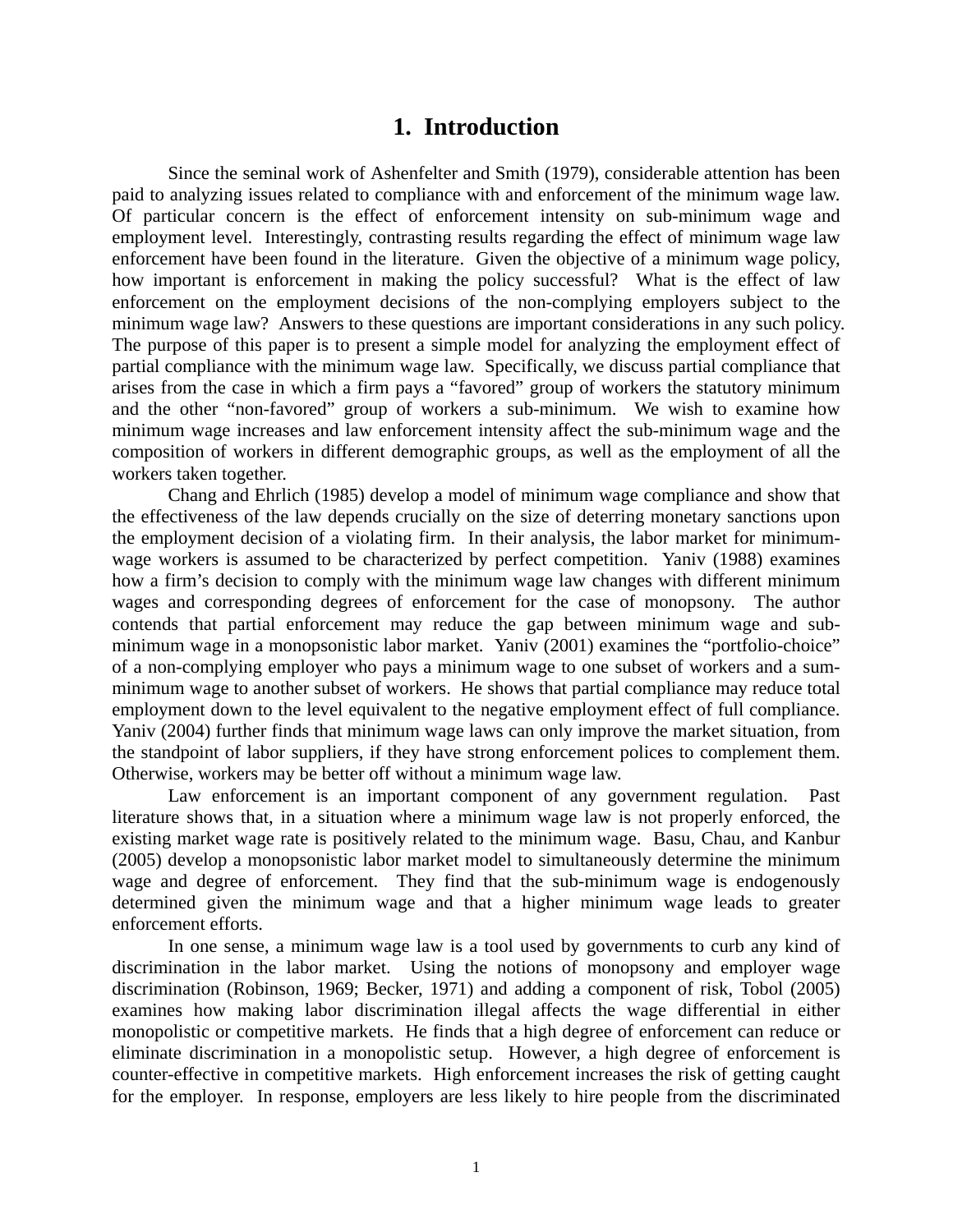group. In contrast to Tobol (2005), our model shows that under certain conditions law enforcement can be totally ineffective in competitive markets. Ransom and Boal (1997) show that the main determinant of the effect of minimum wage law on total employment level is the market labor supply curve whereas the level of exploitation in a given firm is determined by the firm's labor supply curve. Bhaskar, Manning, and To (2004) find conditions under which the impact of minimum wage law on total employment increases in the level of oligopsony power in a labor market.

In this paper, we pay particular attention to the case of partial compliance with the minimum wage law due to wage discrimination. As in Yaniv (2001), we assume that a noncomplying firm chooses to pay a sub-minimum wage to a subset of employed workers. The firm thus divides its labor stock "between risky and non-risky employment" (Yaniv 2001, p. 597). But unlike Yaniv, we assume that noncompliance decision arises from the employer's "taste for discrimination" (Becker, 1957) and discriminatory monopsony (Robinson, 1969). We wish to examine the effectiveness of minimum wage enforcement in reducing the wage gap between different demographic groups of workers. Our results show that, given a minimum wage economy in which firms hire two types of workers, weak law enforcement is *ineffective* in improving the between-group wage differentials. We then look at the effects of minimum wage increases on the sub-minimum wage and employment levels of two distinct worker groups. We find that increases in minimum wage have a positive effect on the sub-minimum wages of workers subject to discrimination, as well as their employment. However, minimum wage increases have a negative effect on the employment composition of non-discriminated workers. These results are unique within the literature and thus force us to re-examine how minimum wage increases and enforcement affects discriminated sub-groups of the labor supply.

 The remainder of the paper is organized as follows. Section 2 presents a simple model of noncompliance decisions of a firm with wage discrimination. In Section 3, we present comparative statics of the model. Further, we discuss implications of minimum wage law and enforcement for the sub-minimum wage and composition of labor employment. Section 4 contains concluding remarks.

#### **2. The Model**

We examine the employment decisions of a non-complying firm that is subject to the minimum wage law. We consider the scenario in which the firm hires two types of workers, denoted as  $L_1$  and  $L_2$ , who are identical in productivity but are different in demography. To account for elements of worker discrimination à la Becker (1971) and Arrow (1972a, 1972b), we assume that the firm pays type-1 workers  $(L_1)$  the statutorily determined minimum wage, M, and type-2 workers  $(L_2)$  a sub-minimum wage, *w*. In this case, type-1 workers are "favored" whereas type-2 workers are "non-favored" by the employer of the firm. The wages of type-2 workers are thus subject to discrimination. To allow for discriminatory monopsony à la Robinson (1969), let labor supply of type-2 workers to the firm be given as  $w = w(L_2)$ , where  $\partial w / \partial L$  > 0. The production function of the firm is given as  $y = f(L_1 + L_2)$ , which is strictly concave (  $f'(L_1 + L_2) > 0$  and  $f''(L_1 + L_2) < 0$ ).<sup>1</sup>

<sup>&</sup>lt;sup>1</sup> As in Tobal (2005), we ignore the possibility that workers in one group have a distaste for working with those in the other group.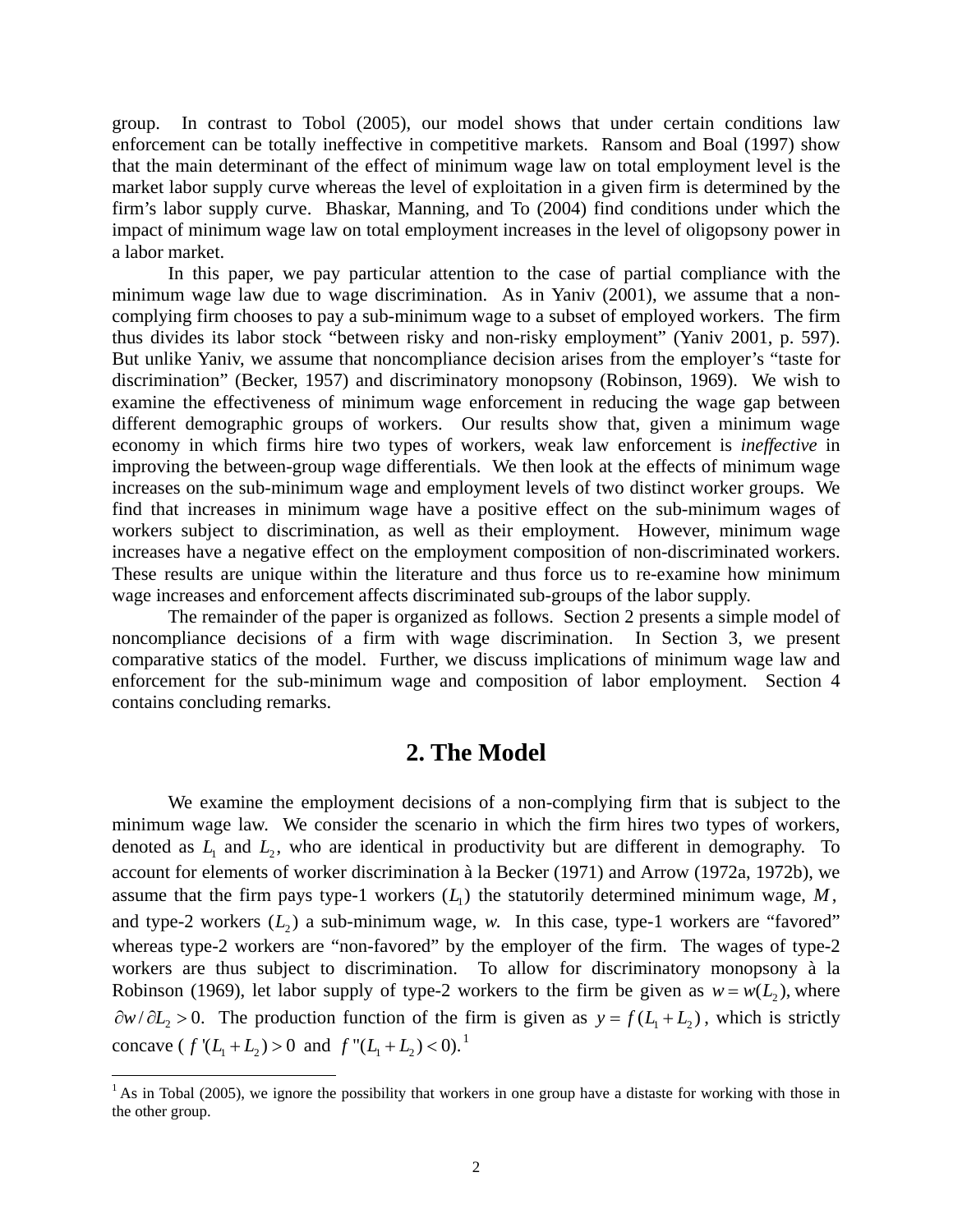Under the minimum wage law, the non-complying behavior of the firm in paying type-2 workers a sub-minimum is illegal. Denote  $\lambda$  as the probability that the firm is apprehended and punished for violating the minimum wage law. The firm's expected profit function is given as follows:<sup>2</sup>

$$
\pi = pf (L_1 + L_2) - ML_1 - w(L_2)L_2 - \lambda k[M - w(L_2)]L_2 \tag{1}
$$

where *p* denotes competitive price of the firm's output, *k* represents the size of penalty for each unit of labor supplied by type-2 workers that is underpaid.<sup>3</sup>

The Kuhn-Tucker conditions for profit maximization are:

$$
\frac{\partial \pi}{\partial L_1} = pf'(L_1 + L_2) - M \le 0; \text{ if } \frac{\partial \pi}{\partial L_1} < 0, \ L_1 = 0; \tag{2}
$$

$$
\frac{\partial \pi}{\partial L_2} = pf'(L_1 + L_2) - \{(1 - \lambda k)[w'(L_2)L_2 + w(L_2)] + \lambda kM\} \le 0; \text{ if } \frac{\partial \pi}{\partial L_2} < 0, L_2 = 0; \tag{3}
$$

Equation (2) indicates that for an interior solution for  $L_1(>0)$ , it is necessary that

$$
pf'(L_1 + L_2) = M.
$$
 (4)

The firm will not hire type-1 workers if the value of their marginal product of labor is less than the minimum wage. Equation (3) indicates that for an interior solution for  $L_2$  (> 0), the following condition must be satisfied:

$$
pf'(L_1 + L_2) = (1 - \lambda k)[w'(L_2)L_2 + w(L_2)] + (\lambda k)M.
$$
\n(5)

The terms on the right-hand side of equation (5) define the firm's expected marginal cost of hiring type-2 workers, which is denoted as  $MC_{L_2}$ . This  $MC_{L_2}$  is given by the weighted sum of the marginal factor cost ( $MFC_2$ ),  $[w'(L_2)L_2 + w]$ , and the statutory minimum, *M*, with the weights being equal to  $(1 - \lambda k)$  and  $\lambda k$ , respectively. Thus, if

$$
pf'(L_1 + L_2) < MC_{L_2},\tag{6}
$$

then  $L_2 = 0$ .

<u>.</u>

It follows from conditions (4)-(6) that the firm will not hire type-2 workers if the intensity of law enforcement (defined as  $\lambda k$ ) is such that

 $2$  It is assumed that the non-complying firm is risk-neutral in that it maximizes expected profit when making its employment decisions. For the case of a risk-averse firm under the minimum wage law see, e.g., Chang (1992).

 $3$  We assume that the firm's output market is characterized by perfect competition. For the case where the firm is the only seller in its output market, the firm has monopoly/monopsony power in both the output and labor markets. Booton and Lane (1985) found empirical support for the hypothesis that the wages of registered nurses are suppressed by the monopoly/monopsony power of local hospitals. For cases of firms with oligopoly/oligopsony power see, e.g., Chang and Tremblay (1991).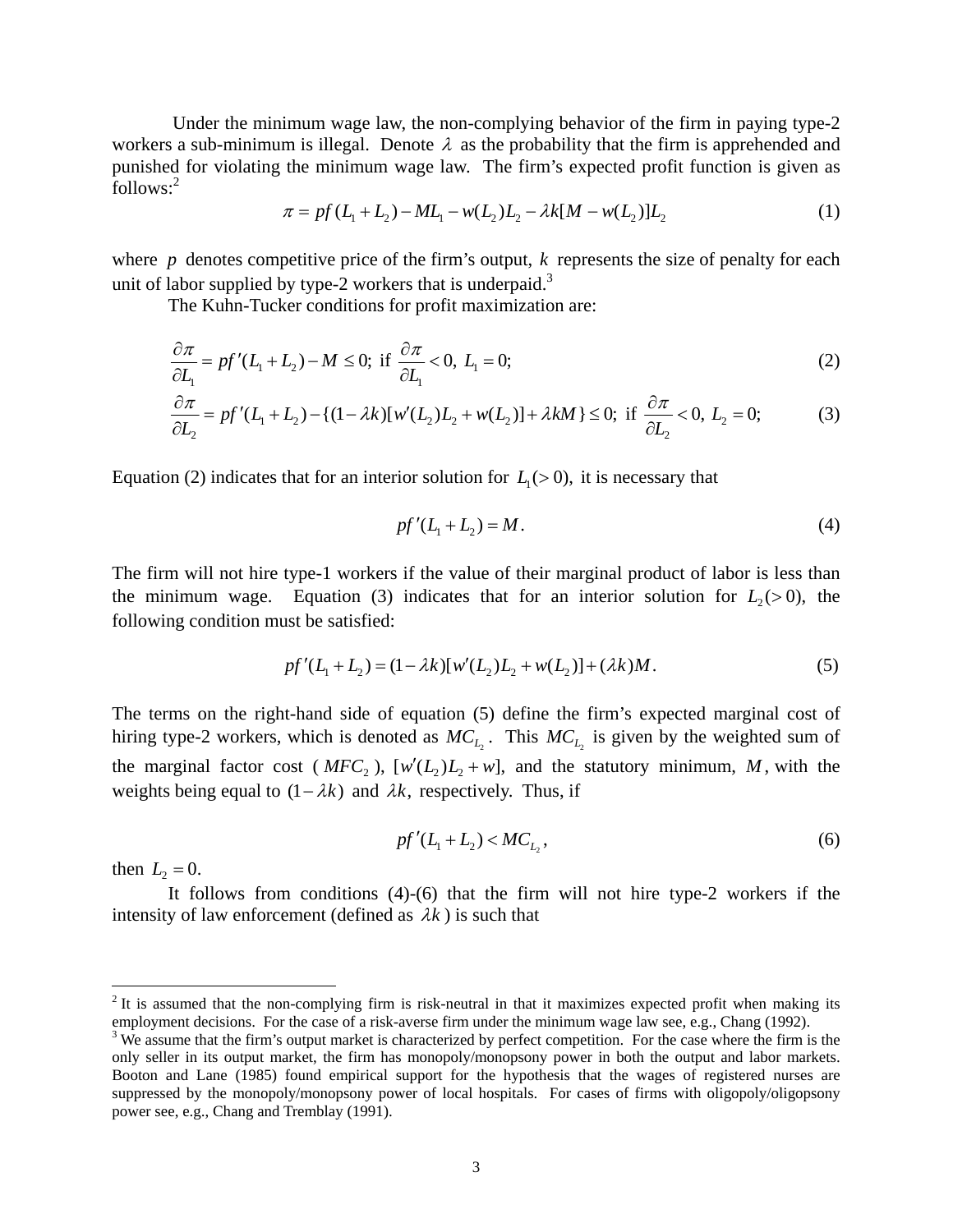$$
(1 - \lambda k)[w'(L_2)L_2 + w(L_2)] + (\lambda k)M > M.
$$
 (7)

Interestingly enough, the above inequality condition implies that

$$
[w'(L_2)L_2 + w(L_2)] > M,
$$
\n(8)

which is independent of enforcement intensity. Thus, as long as the  $MFC<sub>2</sub>$  is no greater than the minimum wage, the firm will hire type-2 workers.

The second-order conditions (SOCs) for an interior solution ( $L_1 > 0$  and  $L_2 > 0$ ) require that the expected profit function in (1) be strictly concave or that the Jacobian matrix given below be strictly negative-definite.

$$
\begin{bmatrix} J_2 \end{bmatrix} = \begin{bmatrix} \frac{\partial^2 \pi}{\partial L_1^2} & \frac{\partial^2 \pi}{\partial L_1 \partial L_2} \\ \frac{\partial^2 \pi}{\partial L_2 \partial L_1} & \frac{\partial^2 \pi}{\partial L_2^2} \end{bmatrix} = \begin{bmatrix} pf'' & pf'' \\ pf'' & pf'' - (1 - \lambda k) [w''(L_2)L_2 + 2w'(L_2)] \end{bmatrix}.
$$

Under the assumption of diminishing marginal productivities of labor  $(f'' < 0)$ , the SOCs for interior solutions ( $L_1 > 0$  and  $L_2 > 0$ ) require that the intensity of law enforcement be  $\lambda k < 1$ .<sup>4</sup> That is,

$$
|J_1| = \frac{\partial^2 \pi}{\partial L_1^2} = pf'' < 0 ;
$$
\n
$$
|J_2| = -pf''(1 - \lambda k)[w''(L_2)L_2 + 2w'(L_2)] > 0.
$$

To explicitly characterize the discriminatory behavior of the non-complying employer, we consider the case of interior solutions for  $L<sub>1</sub>$  and  $L<sub>2</sub>$ . By combining equations (4) and (5), we have  $M = (1 - \lambda k)[w'(L_2)L_2 + w(L_2)] + \lambda kM$ , which can easily be rewritten as

$$
M = [w'(L_2)L_2 + w(L_2)].
$$
\n(9)

From (9), it follows that

 $\overline{a}$ 

$$
\frac{M - w(L_2)}{w(L_2)} = \frac{1}{\varepsilon_B},\tag{10}
$$

where  $\varepsilon_B = \frac{dL_2}{dw}(w/L_2)$  is the wage elasticity of labor supply by type-2 workers. Interestingly, the expression in (10) is consistent with the traditional optimality condition for

<sup>&</sup>lt;sup>4</sup> The literature on the economics of minimum wage compliance predicts that government minimum wage enforcement policy is ineffective in eliminating incentives of noncompliance either due to low expected penalties for violation or a small probability of detection and punishment. In other words, minimum wage enforcement is weak such that  $\lambda k < 1$ . See, e.g., Ashenfelter and Smith (1979), Grenier (1982), Chang and Ehrlich (1985), Chang (1992), and Yaniv (1994, 2001).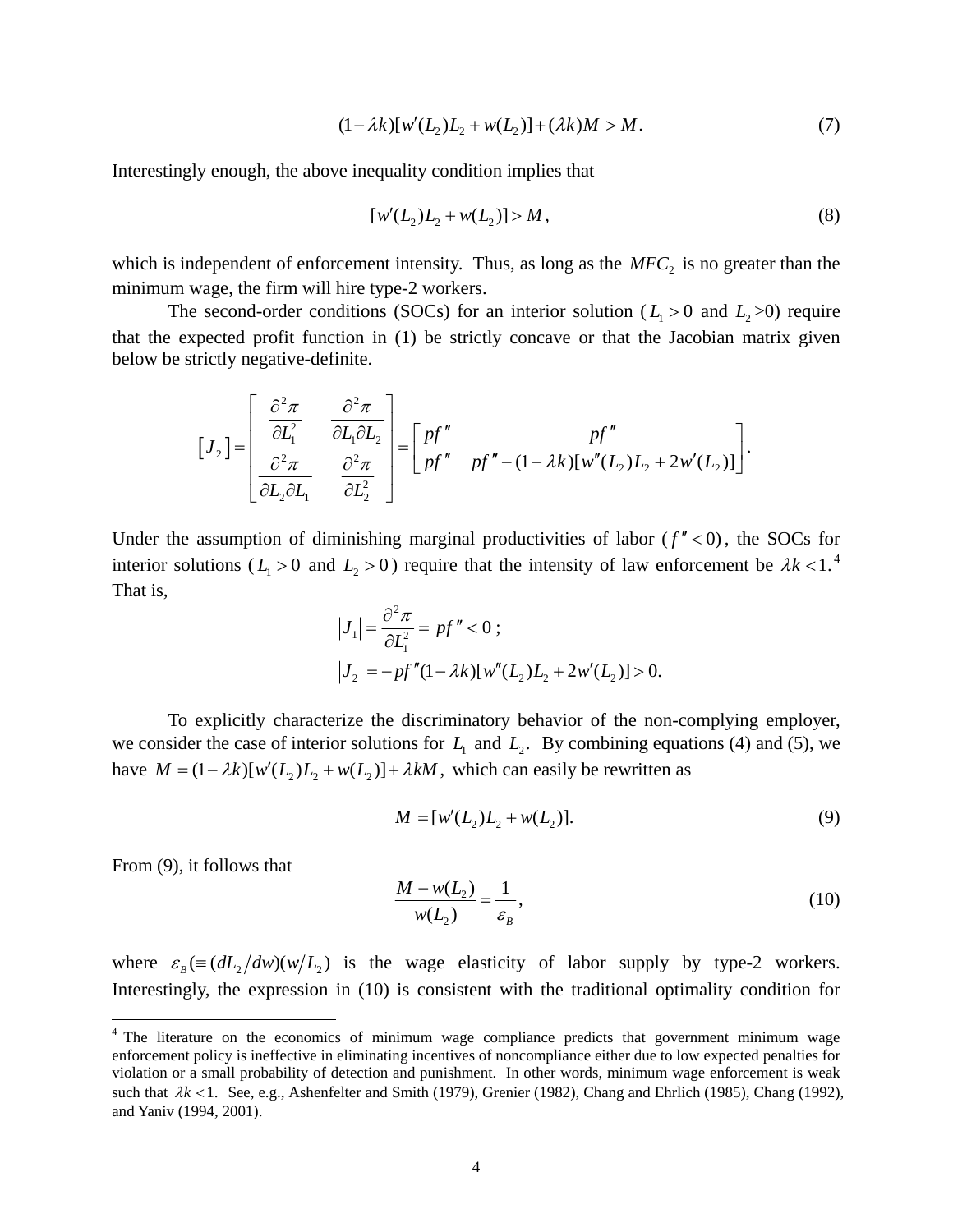monopolistic discrimination.<sup>5</sup> The employment decisions of the violating firm are as follows. First, the firm use equation (10) to determine its demand for services by type-2 workers. Second, the firm uses the marginal productivity condition in (4) to determine its demand for services by type-1 workers.

Based on the above analyses, we have

**PROPOSITION 1**: *In a minimum-wage economy where law enforcement is low*  $(\lambda k < 1)$  *and a non-complying firm is capable of practicing discriminatory monopsony against a demographic group of workers, the wage differential between the non-favored and favored groups of workers is inversely related to the labor supply elasticity of the non-favored group. The sub-minimum wage that the non-complying, discriminating firm chooses to pay is independent of the law enforcement intensity, however.* 

## **3. A Comparative Static Analysis and Its Implications**

In this section, we discuss how the optimal employment decisions of the non-complying firm change in response to changes in the minimum wage and enforcement intensity level. To do so, we take the total differentiation of the FOCs in (4) and (5) to obtain

$$
\begin{bmatrix} J_2 \end{bmatrix} \begin{bmatrix} dL_1 \\ dL_2 \end{bmatrix} = \begin{bmatrix} dM \\ \{ M - \left[ w'(L_2)L_2 + w \right] \} d(\lambda k) + \lambda k dM \end{bmatrix},
$$
\n(11)

noting that  $|J_2| = -pf''(1 - \lambda k)[w''(L_2)L_2 + 2w'(L_2)] > 0$  when  $\lambda k < 1$ . From (11), it follows that

$$
\frac{\partial L_1}{\partial M} = \frac{(1 - \lambda k) \left\{ pf'' - \left[ w''(L_2) L_2 + 2w'(L_2) \right] \right\}}{|J|} = -\frac{1}{w''(L_2) L_2 + 2w'(L_2)} + \frac{1}{pf''} < 0; \tag{12}
$$

$$
\frac{\partial L_2}{\partial M} = -\frac{(1 - \lambda k)pf''}{|J|} = \frac{1}{w''(L_2)L_2 + 2w'(L_2)} > 0.
$$
\n(13)

Thus, an increase in the minimum wage unambiguously increases the employment of type-2 workers and reduces that of type-1 workers.

What is the effect of an increase in minimum wage on total employment  $(L = L_1 + L_2)$  of the economy? To answer the question, we have from (12) and (13) that

$$
\frac{\partial L}{\partial M} = \frac{\partial L_1}{\partial M} + \frac{\partial L_2}{\partial M} = \frac{1}{pf} \cdot \langle 0. \tag{14}
$$

It is straightforward to show that an increase in the minimum wage raises the subminimum wage of workers in the group subject to discrimination. This is because

<sup>&</sup>lt;sup>5</sup> For the case in which there is only a homogeneous group of workers(*L*), a monopolistic firm hires labor that maximizes  $\pi = pf(L) - w(L)L$ . The FOC is  $[pf'(L) - w]/w = 1/\varepsilon$ , where  $\varepsilon \equiv (dL/dw)(w/L)$ .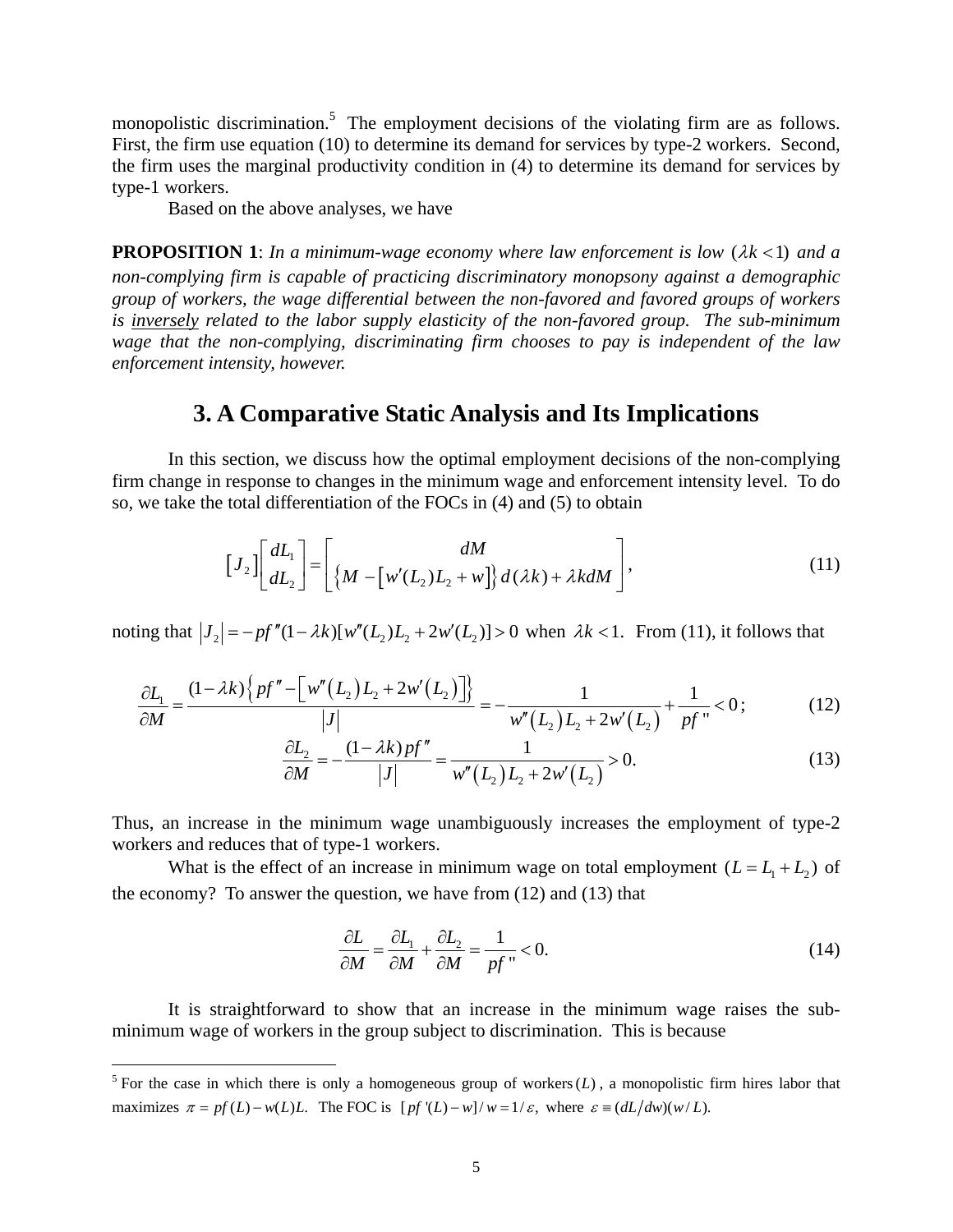$$
\frac{\partial w(L_2)}{\partial M} = w'(L_2) \frac{\partial L_2}{\partial M} > 0.
$$
\n(15)

It should come as no surprise that law enforcement intensity has no effect on labor decisions of the firm. To see this, we have from the system in (11) that

$$
\frac{\partial L_1}{\partial (\lambda k)} = \frac{\partial L_2}{\partial (\lambda k)} = \frac{pf''\left\{M - \left[w'(L_2)L_2 + w\right]\right\}}{|J|} = 0,
$$
\n(16)

given that  $M = \left\lceil w'(L_2) L_2 + w \right\rceil$  in (9).

The findings of the above analyses allow us to establish the following proposition:

**PROPOSITION 2**: *If a non-complying employer is able to practice discriminatory monopsony against a demographic group of workers in a minimum-wage economy, an increase in the minimum wage unambiguously raises the demand for labor services by the non-favored group. Consequently, the sub-minimum wage increases. The minimum wage increase, however, not only reduces the employment of favored workers but also the total employment of the workers taken together.* 

It is instructive to use a diagrammatical approach to show the implications of the above analyses. Figure 1 illustrates the composition of favored and non-favored workers hired by the non-complying firm. The firm's demand curve for labor is given by  $D_L = pf'(L_1 + L_2)$ . The labor supply curve of type-2 workers is given by  $w = w(L)$ , which also defines the firm's average factor cost  $(AFC_2)$  curve. The marginal factor cost curve corresponding to the labor supply curve is given by  $MFC_2$ . When the minimum wage level is  $M$ , the firm hires type-2 workers up to  $L_2$  at which  $M = MFC_2(L_2)$ . The sub-minimum wage that the firm pays type-2 workers is determined by the  $AFC_2$  curve, i.e.,  $w = w(L_2)$ . Apparently, the sub-minimum wage is lower than the statutory minimum. At  $M'$ , the total number of workers that the firm hires is determined by its labor demand curve, i.e.,  $M' = pf'(L_1 + L_2)$ .

The composition of labor employment,  $\{L_1, L_2\}$ , depends crucially on the level of the minimum wage. An exogenous increase in the minimum wage has opposite effects on the two distinct types of workers. On one hand, minimum wage increases lead the firm to hire more type-2 workers along the MFC<sub>2</sub> curve (as shown by the arrowheads). Increases in the subminimum wage are along the  $AFC<sub>2</sub>$  curve. On the other hand, minimum wage increases lead the firm to reduce its employment of type-1 workers along the firm's demand curve (as shown by the arrowheads). For the case in which the minimum wage increases up to  $M^{\dagger}$ , the firm hires type-2 workers, but not type-1 workers. That is,  $L_1 = 0$  and  $L_2 = L_2$ . For the level of minimum wage above  $M^{\dagger}$ , the firm starts to hire less type-2 workers. Thus, when a firm is able to practice discriminatory monopsony against a sub-group of labor supply, minimum wage increases affect not only the structure of the firm's demands for favored and non-favored workers but also the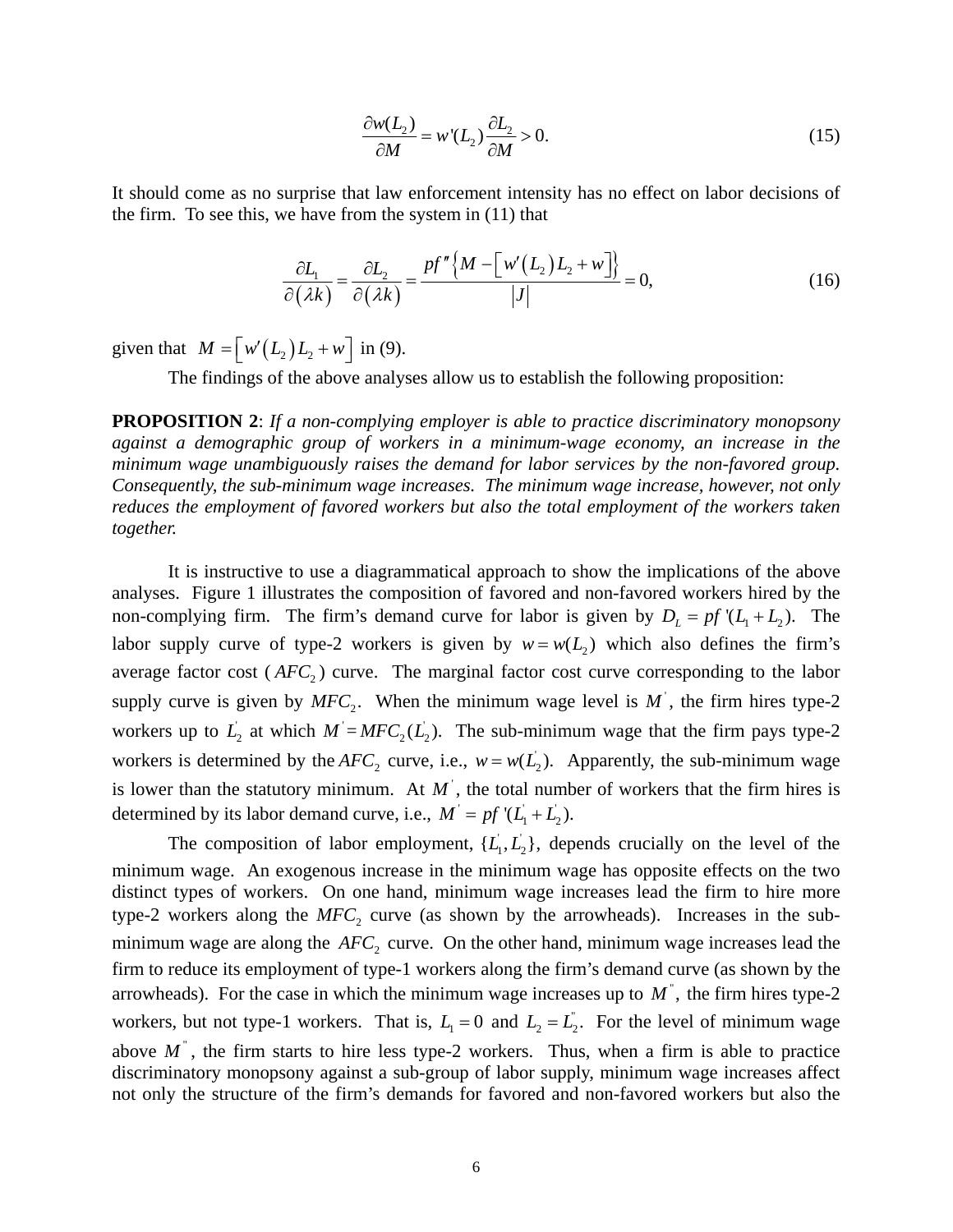sub-minimum wage. It turns out that increases in minimum wage work against favored workers and benefit non-favored workers, despite the fact that the latter are paid below the statutory minimum.

Because profits of firms decrease as they comply with the minimum wage law, firms have an incentive for noncompliance (Chang and Ehrlich, 1985).<sup>6</sup> In our analysis, we further examine the case where non-complying firms may have "a taste of discrimination" (Becker, 1971; Arrow, 1972a, 1972b) in that they desire to pay demographic groups of workers differential wages. We find that the effect of minimum wage law on the composition of discriminated and non-discriminated workers depends crucially on the labor supply curve of the discriminated workers. In our model, monopsonistic discrimination against a subset of workers constitutes a major cause of wage differentials. Increases in minimum wage not only affect the between-group wage differentials but also the between-group labor employment.

We further find that under partial compliance, minimum wage increases have a negative effect on total employment. This finding complements the negative employment effect as found in Yaniv (2001), where a non-complying firm pays differential wages (a legal minimum and a sub-minimum) to fractions of employed workers. Yaniv (2001) indicates that, despite partial compliance, a minimum wage law may reduce total employment to a level that is equivalent to the negative employment effect when the firm fully complies with the law. It should be mentioned that partial compliance in Yaniv's analysis arises from a portfolio-choice consideration, while that in our analysis stems from employer wage discrimination related to monopolistic power.

## **4. Concluding Remarks**

In this paper, we present a model to characterize the discriminatory behavior of a noncomplying employer in a minimum-wage economy. In the analysis of partial compliance, workers in the favored group receive the minimum wage, whereas workers in the non-favored group receive a sub-minimum. For the case in which minimum wage enforcement is weak, law enforcement is shown to be ineffective in improving wage differentials between demographically different groups of workers. We provide an explanation of how increases in minimum wage may lead a profit-maximizing discriminating firm to raise sub-minimum wages for and employment of non-favored workers. Nevertheless, minimum wage increases unambiguously reduce total employment of workers.

It should be mentioned that in our simple analysis, we do not examine issues related to the optimal enforcement of the minimum wage law. Further, we abstract from the possibility of legal resources on the part of a sub-minimum wage worker. A more general framework is required that is capable of taking into account the design of an enforcement scheme in terms of the probability of apprehension and the severity of punishment. Moreover, efficient allocations of socially costly enforcement resources to detecting firms that are more likely to violate the law are interesting issues for future research.

 $\overline{a}$ 

<sup>&</sup>lt;sup>6</sup> The incentives not to comply with the minimum wage law increases with the discrepancy between the wage that a violating firm desires to pay his workers and the legal minimum wage. Chang and Ehrlich further remark that "a minimum wage enforcement policy requiring the violating firm to pay only a fraction of the difference between the statutory minimum and the market wage per unit labor will not constitute an effective deterrent" (p. 87). For studies on public enforcement of laws see, e.g., Stigler (1970) and Polinsky and Shavell (2000).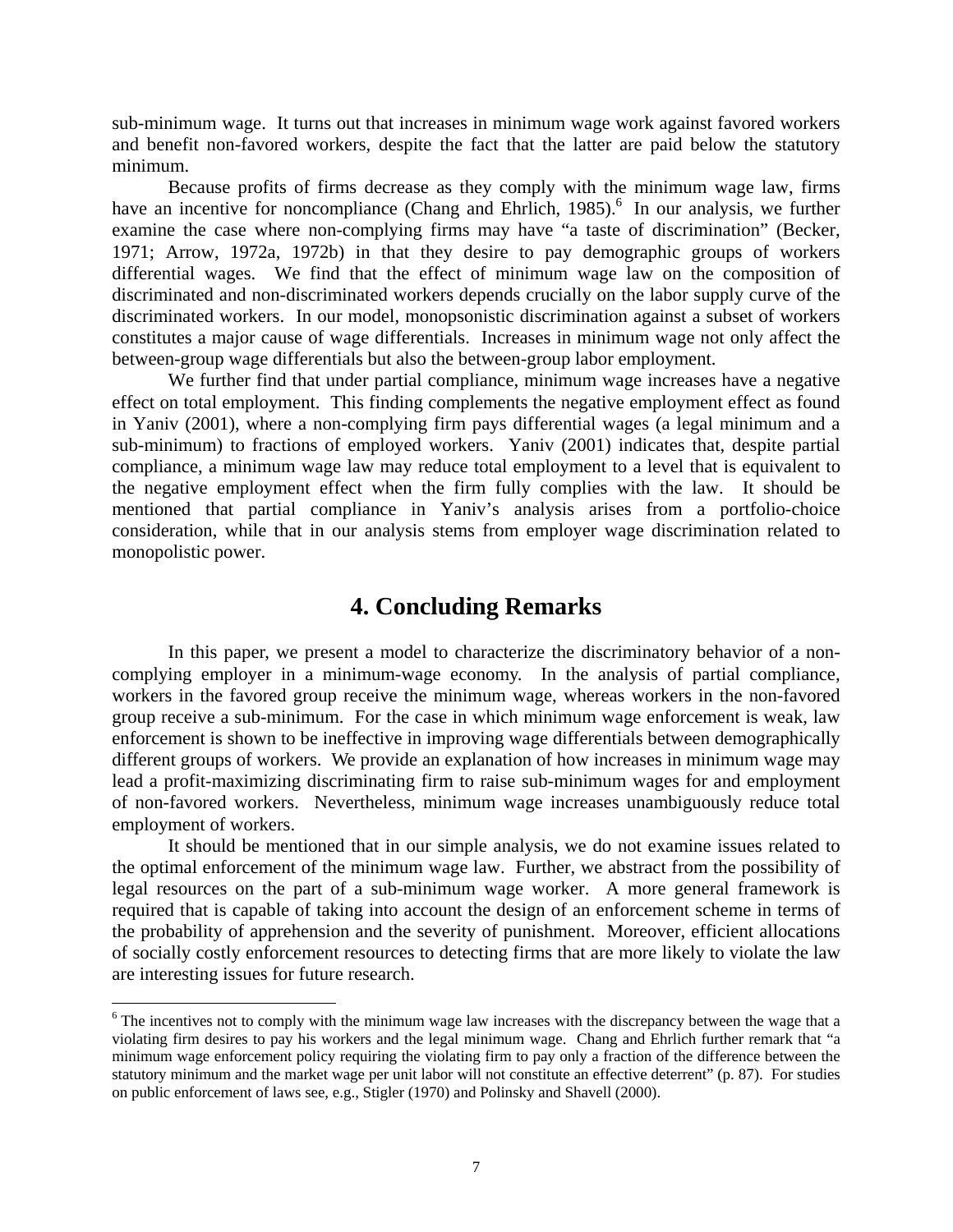

**Figure 1**. Effects of minimum wage increases on the composition of favored and non-favored workers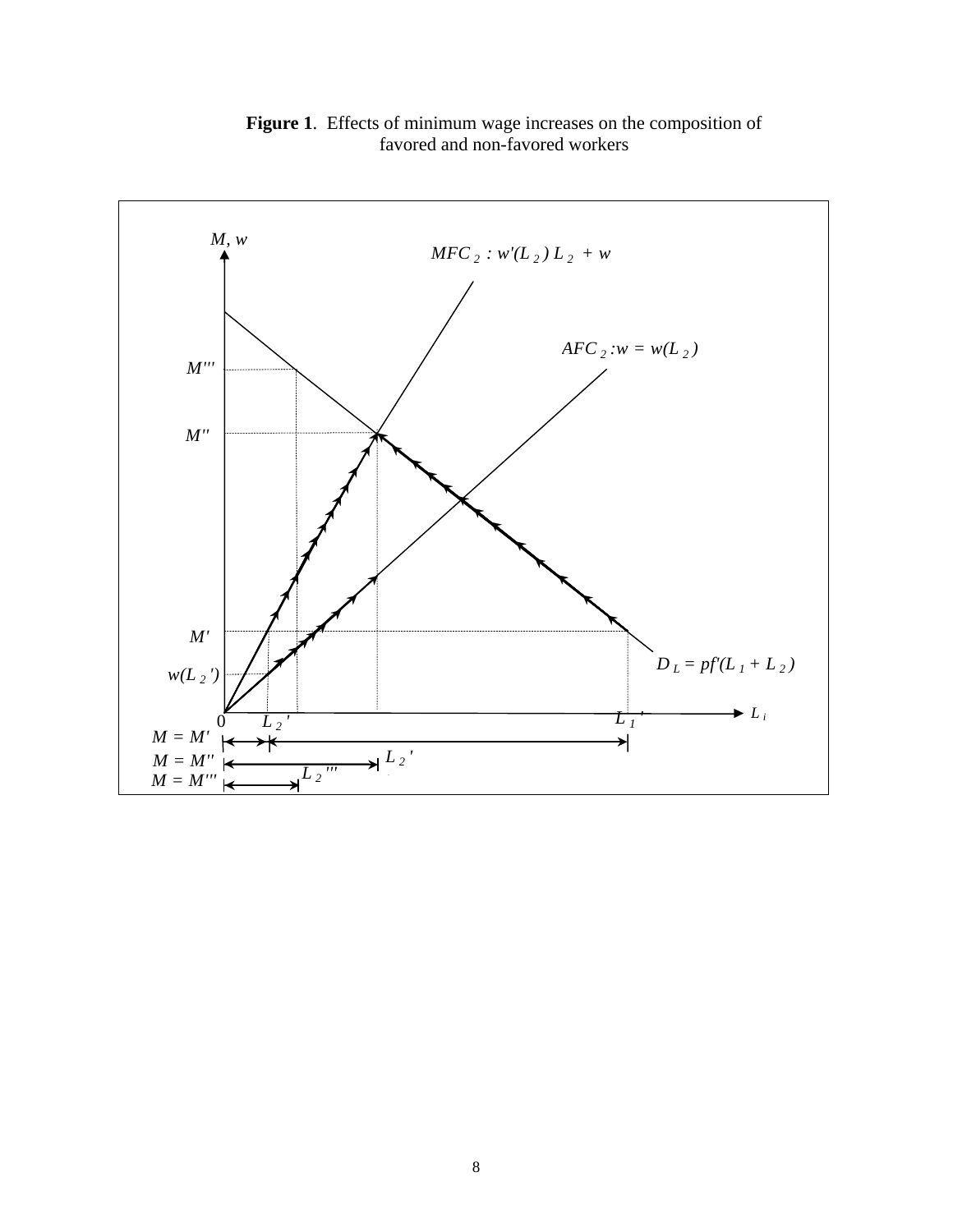## **References**

Ashenfelter, O., and R. S. Smith. (1979) "Compliance with the Minimum Wage Law" *Journal of Political Economy* **87**, 333-50.

Arrow, K. (1972a) "Models of Job Discrimination" in *Racial Discrimination in Economic Life*  by A. H. Pascal, Ed., Lexington Books: Lexington, Mass., 83-102

Arrow, K. (1972b) "Some Mathematical Models of Race Discrimination in the Labor Market" in *Racial Discrimination in Economic Life* by A. H. Pascal, Ed., Lexington Books: Lexington, Mass., 187-204

Basu, A. K.; N. H. Chau; R. Kanbur. (2005) "Turning a Blind Eye: Costly Enforcement, Credible Commitment and Minimum Wage Laws" Discussion Papers 5107, C.E.P.R.

Becker, G. S. (1971) *The Economics of Discrimination*, The University of Chicago Press: Chicago (Original edition, 1957).

Bhaskar, V.; A. Manning,; T. To. (2002) "Oligopsony and Monopsonistic Competition in Labor Markets" *Journal of Economic Perspectives* **16**(2), 155-74.

Boal, W. M., and M. R. Ransom (1997). "Monopsony in the Labor Market" *Journal of Economic Literature*, **35**(1), 86-112.

Booton, L. A., and J. I. Lane (1985). "Hospital Market Structure and the Return to Nursing Education." *Journal of Human Resources* **20**(2), 184-196.

Chang, Y.-M., and I. Ehrlich (1985). "On the Economics of Compliance with the Minimum Wage Law" *Journal of Political Economy* **93**(1), 84-91.

Chang, Y.-M., and V. J. Tremblay (1991). "Oligopsony/Oligopoly Power and Factor Market Performance" *Managerial and Decision Economics* **12**, 405-409.

Chang, Y.-M. (1992) "Noncompliance Behavior of Risk-Averse Firms under the Minimum Wage Law" *Public Finance Quarterly* **20**(3), 390-401.

Grenier, G. (1982) "On Compliance with the Minimum Wage Law" *Journal of Political Economy* **90**, 184-187.

Polinsky, M., and S. Shavell. (2000) "The Economic Theory of Public Enforcement of Law" *Journal of Economic Literature* **39**(1), 45-76.

Robinson, J. (1969) *The Economics of Imperfect Competition*, Macmillan: London (Original edition, 1934).